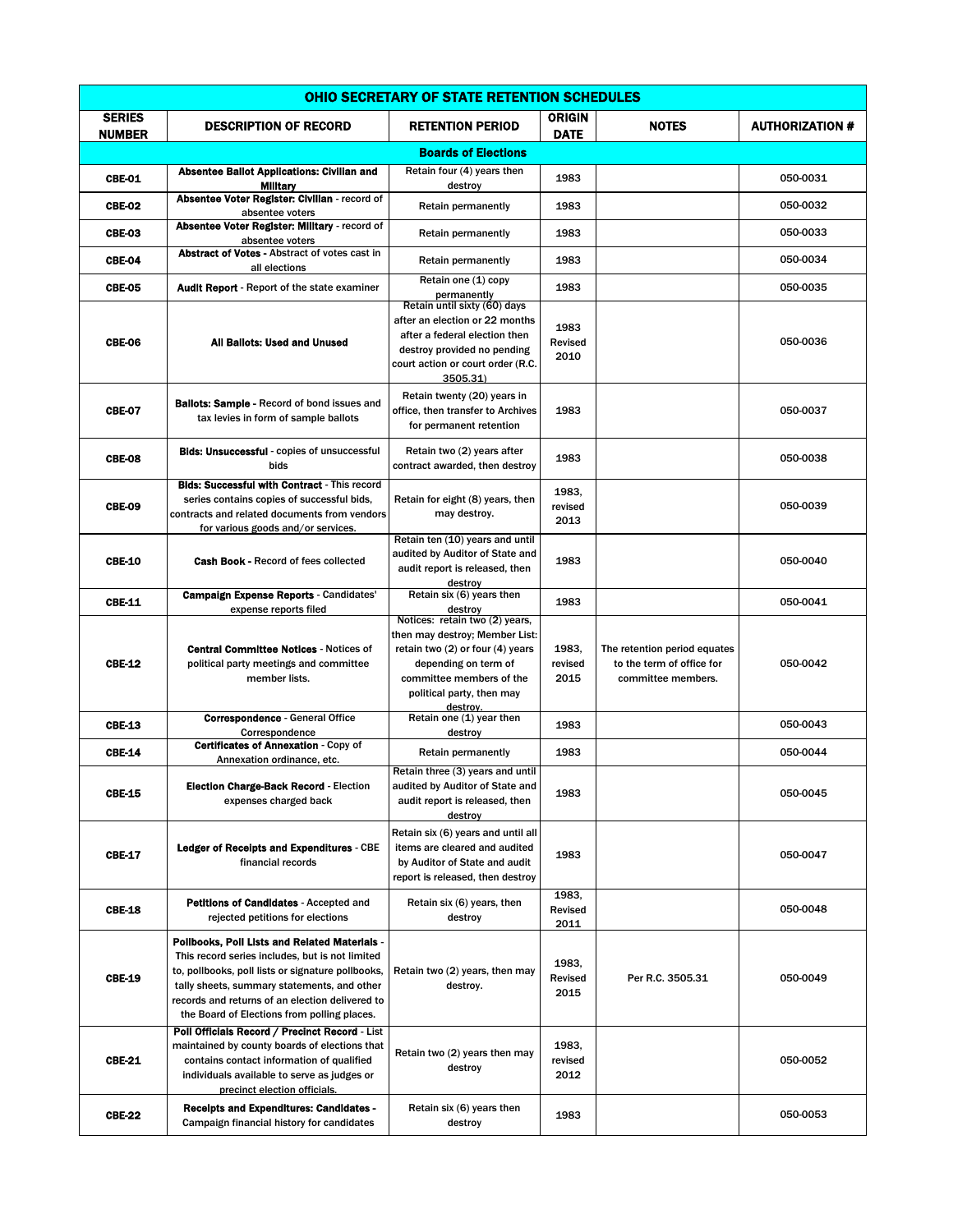| OHIO SECRETARY OF STATE RETENTION SCHEDULES |                                                                                                                                                                                                                    |                                                                                                                                                                        |                              |              |                        |
|---------------------------------------------|--------------------------------------------------------------------------------------------------------------------------------------------------------------------------------------------------------------------|------------------------------------------------------------------------------------------------------------------------------------------------------------------------|------------------------------|--------------|------------------------|
| <b>SERIES</b><br><b>NUMBER</b>              | <b>DESCRIPTION OF RECORD</b>                                                                                                                                                                                       | <b>RETENTION PERIOD</b>                                                                                                                                                | <b>ORIGIN</b><br><b>DATE</b> | <b>NOTES</b> | <b>AUTHORIZATION #</b> |
|                                             |                                                                                                                                                                                                                    | <b>Boards of Elections</b>                                                                                                                                             |                              |              |                        |
| <b>CBE-23</b>                               | <b>Receipts and Expenditures: Questions and</b><br><b>Issues</b> - Campaign financial history:<br>for/against questions and issues                                                                                 | Retain two (2) years then<br>destroy                                                                                                                                   | 1983                         |              | 050-0054               |
| <b>CBE-24</b>                               | Recelpt Books: Election Papers - Office<br>receipt book for ethics material & campaign<br>financing statements issues                                                                                              | Retain one (1) year then<br>destroy                                                                                                                                    | 1983                         |              | 050-0055               |
| <b>CBE-25</b>                               | Recelpt Books: Monles - Office copy of<br>financial receipts issued                                                                                                                                                | Retain until audited by Auditor<br>of State and audit report is<br>released, then destroy                                                                              | 1983                         |              | 050-0056               |
| CBE-26A                                     | <b>Resolutions on Bond Issues that Pass -</b><br>Copies of resolutions by governmental bodies<br>authorizing placement of issues on the ballot                                                                     | Retain for life of bonds then<br>destroy                                                                                                                               | 1983                         |              | 050-0057               |
| <b>CBE-26B</b>                              | Resolutions Except for Bond Issues that Pass<br>Copies of resolutions by governmental bodies<br>authorizing placement of issues on the ballot                                                                      | Retain five (5) years after<br>election, then destroy                                                                                                                  | 1983                         |              | 050-0058               |
| <b>CBE-27</b>                               | Vouchers - Office Copy of Voucher sent to<br><b>County Auditor</b>                                                                                                                                                 | Retain until audited by Auditor<br>of State and audit report is<br>released, then destroy                                                                              | 1983                         |              | 050-0059               |
| <b>CBE-28</b>                               | Ward & Precinct Maps - Political sub-division<br>precinct boundaries                                                                                                                                               | <b>Retain permanently</b>                                                                                                                                              | 1983                         |              | 050-0060               |
| <b>CBE-29</b>                               | Withdrawal of Candidacy Notices - Notices of<br>withdrawal received                                                                                                                                                | Retain one (1) year after<br>election then destroy                                                                                                                     | 1983                         |              | 050-0061               |
| <b>CBE-30</b>                               | Minutes of the Board of Elections - Record of<br>proceedings                                                                                                                                                       | <b>Retain permanently</b>                                                                                                                                              | 1983                         |              | 050-0062               |
| <b>CBE-31</b>                               | <b>Change of Name, Deaths, and</b><br><b>Disenfranchised Voters Reports - Original</b><br>reports issued by the Probate Court, Clerk of<br><b>Courts, and Health Department</b>                                    | Retain two (2) years after filing<br>then destroy                                                                                                                      | 1983                         |              | 050-0063               |
| <b>CBE-32</b>                               | Registration Cards: Active - Master and<br>precinct cards files for currently registered<br>voters                                                                                                                 | <b>Retain permanently</b>                                                                                                                                              | 1983                         |              | 050-0064               |
| <b>CBE-33</b>                               | Registration Cards: Inactive - Cancelled voter<br>registration cards                                                                                                                                               | <b>Retain permanently</b>                                                                                                                                              | 1983                         |              | 050-0065               |
| <b>CBE-34</b>                               | Transfer of Registrations - Record of voters'<br>transfer of registration from one area to<br>another                                                                                                              | Retain four (4) years, then<br>destroy                                                                                                                                 | 1983.<br>revised<br>2010     |              | 050-0066               |
| <b>CBE-35</b>                               | Campaign Expense Reports - Original PAC<br>campaign finance reports                                                                                                                                                | Retain in office, six (6) years<br>then transfer to Records Center<br>for six (6) years, then destroy                                                                  | 1992                         |              | 050-0084               |
| <b>CBE-36</b>                               | <b>Change of Address/Name Notifications -</b><br>Written notices from registered voters of a<br>change of address or name, including R.C.<br>3503.16(B)(1) notice of change of name (SOS<br>prescribed form 10-L). | Retain four (4) years, then may<br>destroy.                                                                                                                            | 1994.<br>revised<br>2015     |              | 050-0087               |
| <b>CBE-37</b>                               | <b>Elector Application for Correction or</b><br><b>Challenge Form</b> - Forms to be completed<br>pursuant to R.C. 3505.20, R.C. 3513.19 and<br>R.C. 3513.20.                                                       | Retain two (2) years then may<br>destroy                                                                                                                               | 1994.<br>revised<br>2015     |              | 050-0088               |
| <b>CBE-38</b>                               | <b>Absentee Identification Envelopes -</b><br>Statement of absentee voter and absent<br>voter's ballot identification envelope<br>supplement.                                                                      | Retain ninety (90) days after an<br>election, or twenty-two (22)<br>months after a federal election,<br>then may destroy, provided no<br>pending court action or order | 1994.<br>revised<br>2016     |              | 050-0090               |
| <b>CBE-40</b>                               | <b>Provisonal ballot affirmations - Affirmations</b><br>filled out by an elector voted a ballot<br>provisionally                                                                                                   | Retain four (4) years, then<br>destroy unless used as a voter<br>reigstration form, then retain<br>permanently                                                         | 1994,<br>revised<br>2010     |              | 050-0092               |
| <b>CBF-42</b>                               | Payroll Records for County Boards - Payroll<br>records of pollworkers, election extras, part-<br>time workers and workers no longer employed<br>at the boards.                                                     | Retain four (4) years, then may<br>destroy provided audited and<br>audit report has been released.                                                                     | 1994,<br>revised<br>2015     |              | 050-0094               |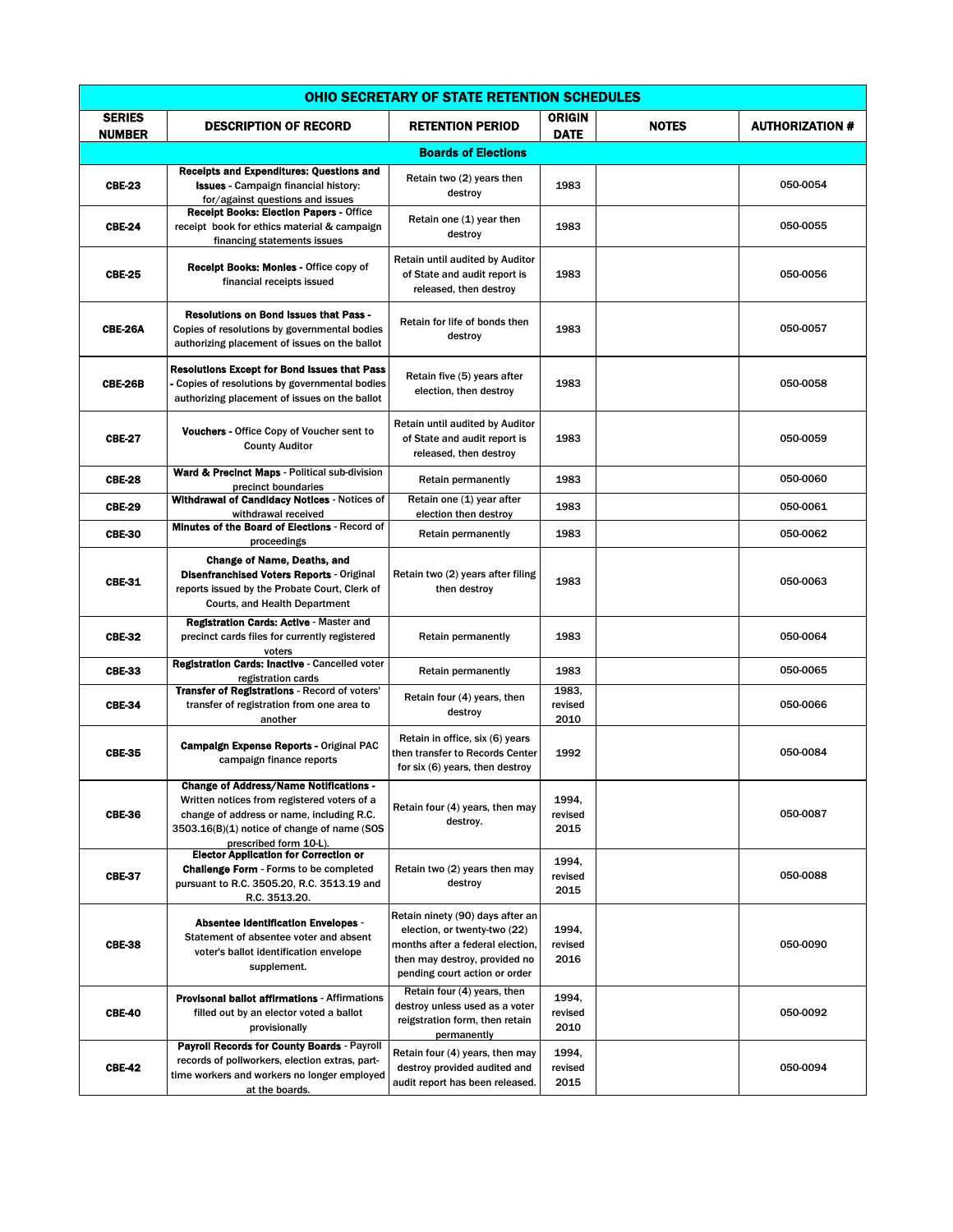| OHIO SECRETARY OF STATE RETENTION SCHEDULES |                                                                                                                                                                                                                                                                                                                                          |                                                                                                                                                                                                                                                         |                              |                                                                                                                                                                                                                                                    |                        |
|---------------------------------------------|------------------------------------------------------------------------------------------------------------------------------------------------------------------------------------------------------------------------------------------------------------------------------------------------------------------------------------------|---------------------------------------------------------------------------------------------------------------------------------------------------------------------------------------------------------------------------------------------------------|------------------------------|----------------------------------------------------------------------------------------------------------------------------------------------------------------------------------------------------------------------------------------------------|------------------------|
| <b>SERIES</b><br><b>NUMBER</b>              | <b>DESCRIPTION OF RECORD</b>                                                                                                                                                                                                                                                                                                             | <b>RETENTION PERIOD</b>                                                                                                                                                                                                                                 | <b>ORIGIN</b><br><b>DATE</b> | <b>NOTES</b>                                                                                                                                                                                                                                       | <b>AUTHORIZATION #</b> |
|                                             |                                                                                                                                                                                                                                                                                                                                          | <b>Boards of Elections</b>                                                                                                                                                                                                                              |                              |                                                                                                                                                                                                                                                    |                        |
| <b>CBE-44</b>                               | <b>Registration Confirmation Notices -</b><br>Confirmation notices sent by the county<br>boards to resident to verify registration records<br>and returned with updated information.                                                                                                                                                     | County Board will retain for two<br>(2) years, then destroy                                                                                                                                                                                             | 1996.<br>revised<br>2011     |                                                                                                                                                                                                                                                    | 050-0096               |
| <b>CBE-45</b>                               | <b>Directives/Advisories - Letters of instruction,</b><br>information and guidance sent to all county<br>board of elections concerning the election<br>process and new election laws.                                                                                                                                                    | Retain in office for one (1) year,<br>then transfer to storage for an<br>additional five (5) years. Six (6)<br>year retention needed to<br>provide information for a<br>complete election cycle for U.S.<br>Senate and Supreme Court<br>Justices        | 1994.<br>revised<br>2011     |                                                                                                                                                                                                                                                    | 050-0086               |
| CBE-45A                                     | <b>Confirmation Notice Responses - Information</b><br>indicating whether a person has responded to<br>a confirmation notice. A confirmation notice is<br>a notice that is mailed to a voter to confirm<br>the person's residency or other required<br>information.                                                                       | County Board will retain for five<br>(5) years, then destroy                                                                                                                                                                                            | 1996.<br>revised<br>2010     |                                                                                                                                                                                                                                                    | 050-0097               |
| <b>CBE-46</b>                               | <b>Confirmation or Acknowledgement Notice</b><br><b>Lists</b> - Lists of names and addresses of<br>persons who were sent confirmation or<br>acknowledgement notices                                                                                                                                                                      | County Board will retain for five<br>(5) years, then destroy                                                                                                                                                                                            | 1996.<br>revised<br>2010     |                                                                                                                                                                                                                                                    | 050-0098               |
| <b>CBE-47</b>                               | Acknowledgement or confirmation cards -<br>Acknowledgement or confirmation cards<br>returned undeliverable                                                                                                                                                                                                                               | Retain four (4) years, then<br>destroy                                                                                                                                                                                                                  | 2010                         |                                                                                                                                                                                                                                                    | 50030006               |
| <b>CBE-48</b>                               | Voter Verified Paper Audit Trail - Voter<br>Verified Audit Trail (VVPAT) official ballot to be<br>used for recount purposes                                                                                                                                                                                                              | Retain for 60 days or 22<br>months for federal elections,<br>then destroy provided no<br>pending court action or court<br>order (R.C. 3506.18)                                                                                                          | 2010                         |                                                                                                                                                                                                                                                    | 50030007               |
| <b>CBE-49</b>                               | <b>Voting Machine Reports - This record series</b><br>includes, but is not limited to, logic & accuracy<br>testing, test decks, tapes, testing result<br>records, zero tapes, close of polls tapes, cards<br>downloaded, used seal/lock records,<br>independent verification and validation testing<br>(IV & V) of new voting equipment. | Retain sixty (60) days after an<br>election or twenty-two (22)<br>months after a federal election,<br>then may destroy provided no<br>pending court action or order.                                                                                    | 2010,<br>revised<br>2013     |                                                                                                                                                                                                                                                    | 50030008               |
| <b>CBE-50</b>                               | Chain of custody form and voting unit event<br>log - This record series includes chain of<br>custody forms and voting unit event log.                                                                                                                                                                                                    | Retain two (2) years, then may<br>destroy.                                                                                                                                                                                                              | 2010,<br>revised<br>2015     |                                                                                                                                                                                                                                                    | 50030005               |
| <b>CBE-51</b>                               | Proclamations of elections or legal<br>advertisment or questions and issues                                                                                                                                                                                                                                                              | Retain one (1) year, then<br>destroy                                                                                                                                                                                                                    | 2010                         |                                                                                                                                                                                                                                                    | 50030009               |
| <b>CBE-52</b>                               | <b>Challenge forms - Challenge forms pursuant</b><br>to R.C. 3505.20                                                                                                                                                                                                                                                                     | Retain for two (2) years, then<br>destroy                                                                                                                                                                                                               | 2010                         |                                                                                                                                                                                                                                                    | 50030010               |
| <b>CBE-53</b>                               | <b>Observer forms</b> - Observer forms pursuant to<br>R.C. 3505.21                                                                                                                                                                                                                                                                       | Retain one (1) year, then<br>destroy                                                                                                                                                                                                                    | 2010                         |                                                                                                                                                                                                                                                    | 50030011               |
| <b>CBE-54</b>                               | Census block reprecincting waiver form and<br>accompanying maps                                                                                                                                                                                                                                                                          | Retain four years (4), then<br>destroy                                                                                                                                                                                                                  | 2010                         |                                                                                                                                                                                                                                                    | 50030036               |
| <b>CBE-55</b>                               | Affirmation of voter who does not possess<br>any appropriate identification for voting<br><b>purposes</b> - Affirmation of voter who does not<br>possess any appropriate identification for<br>voting purposes - (SOS prescribed form #10-T).                                                                                            | For any Form 10-T completed<br>prior to the May 6, 2014<br>primary election, retain two (2)<br>years, then may destroy. For<br>any Form 10-T completed<br>during the May 6, 2014<br>primary election, retain until<br>May 6, 2016, then may<br>destroy. | 2010,<br>revised<br>2015     | S.B. 16, which took effect on<br>June 2, 2014, eliminated all<br>references to Form 10-T and<br>the declaration in the Ohio<br>Revised Code. The May 6,<br>2014 primary election would<br>have been the last election<br>where Form 10-T was used. | 50030012               |
| <b>CBE-56</b>                               | Verification of handicapped accessible<br>parking spaces and polling locations                                                                                                                                                                                                                                                           | Retain one (1) year, then<br>destroy                                                                                                                                                                                                                    | 2010                         |                                                                                                                                                                                                                                                    | 50030013               |
| <b>CBE-57</b>                               | <b>Certification of training hours completed</b>                                                                                                                                                                                                                                                                                         | Retain two (2) years, then<br>destroy                                                                                                                                                                                                                   | 2010                         |                                                                                                                                                                                                                                                    | 50030014               |
| <b>CBE-58</b>                               | <b>Election calendars</b>                                                                                                                                                                                                                                                                                                                | Retain until no longer of<br>administrative value, then<br>destroy                                                                                                                                                                                      | 2010                         |                                                                                                                                                                                                                                                    | 50030032               |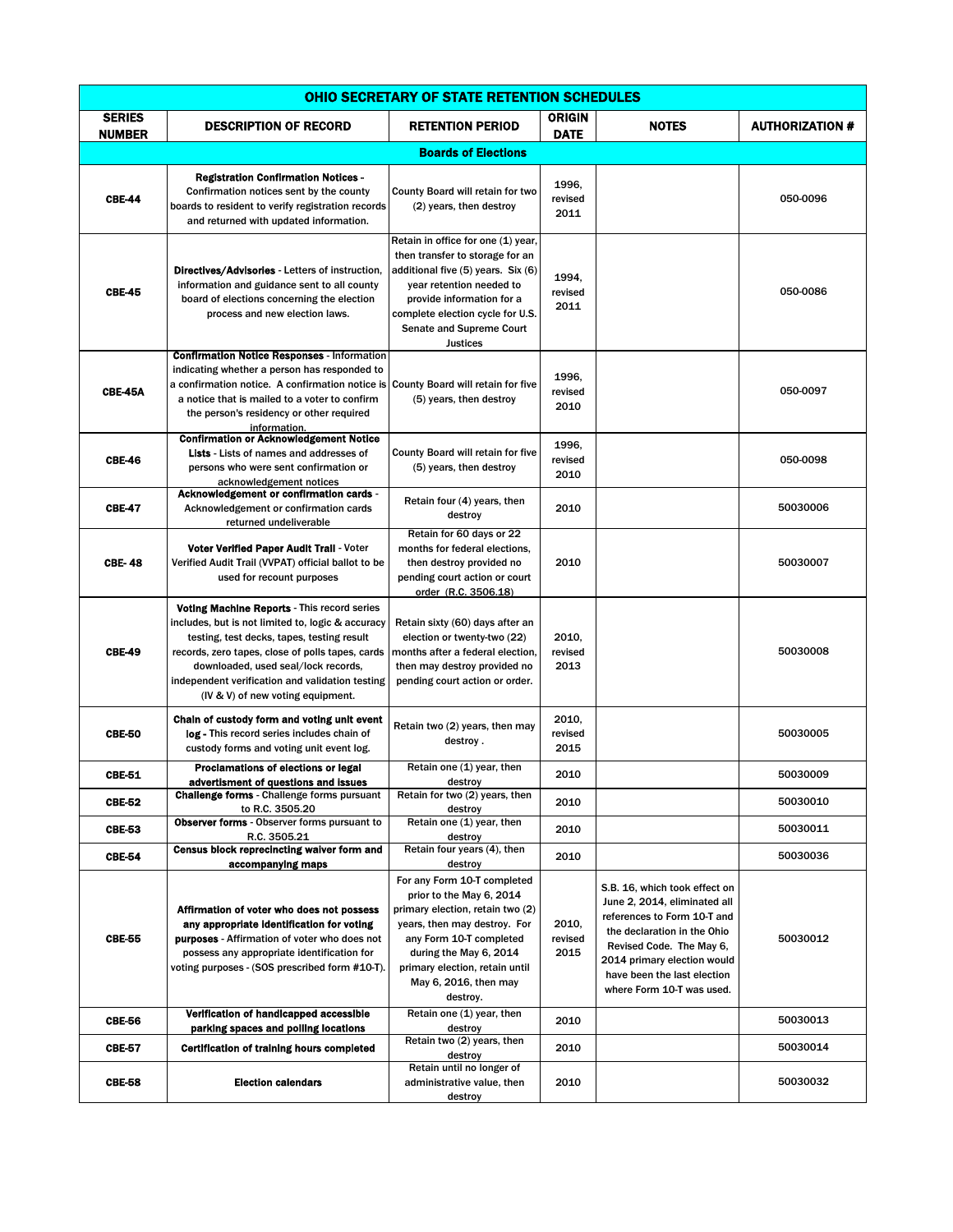| OHIO SECRETARY OF STATE RETENTION SCHEDULES |                                                                                                                                                                                                                                                            |                                                                                                                                                                                          |                          |              |                        |  |
|---------------------------------------------|------------------------------------------------------------------------------------------------------------------------------------------------------------------------------------------------------------------------------------------------------------|------------------------------------------------------------------------------------------------------------------------------------------------------------------------------------------|--------------------------|--------------|------------------------|--|
| <b>SERIES</b><br><b>NUMBER</b>              | <b>DESCRIPTION OF RECORD</b>                                                                                                                                                                                                                               | <b>RETENTION PERIOD</b>                                                                                                                                                                  | ORIGIN<br><b>DATE</b>    | <b>NOTES</b> | <b>AUTHORIZATION #</b> |  |
|                                             |                                                                                                                                                                                                                                                            | <b>Boards of Elections</b>                                                                                                                                                               |                          |              |                        |  |
| <b>CBE-59</b>                               | <b>Mailing Envelope Containing Voted Absent</b><br>Voter Ballot - Mailing envelope containing a<br>voted absent voter ballot.                                                                                                                              | Retain ninety (90) days after<br>election, then may destroy<br>provided no pending court<br>action or court order.                                                                       | 2010,<br>revised<br>2016 |              | 50030029               |  |
| <b>CBE-60</b>                               | <b>Proofs of ballots</b>                                                                                                                                                                                                                                   | Retain 60 days after election,<br>then destroy provided no<br>pending court action or court<br>order                                                                                     | 2010                     |              | 50030030               |  |
| <b>CBE-61</b>                               | Report Forms for local questions & Issues<br>Including approved ballot language                                                                                                                                                                            | Retain 60 days after election,<br>then destroy provided no<br>pending court action or court<br>order                                                                                     | 2010                     |              | 50030015               |  |
| <b>CBE-62</b>                               | Certifications by most populous county of<br>overlapping local questions and issues -<br>Certifications by most populous county of<br>overlapping local questions and issues.                                                                              | Retain 60 days after election,<br>then may destroy provided no<br>pending court action or court<br>order.                                                                                | 2010,<br>revised<br>2015 |              | 50030035               |  |
| <b>CBE-63</b>                               | Certificates of results - certificates of results<br>pursuant to R.C. 3505.32 and 3513.22                                                                                                                                                                  | Retain six (6) years, then<br>destroy                                                                                                                                                    | 2010                     |              | 50030037               |  |
| CBE-64                                      | Coples of state Issues petitions or statewide<br>candidate petitions                                                                                                                                                                                       | Retain 60 days after election,<br>then destroy provided no<br>pending court action or court<br>order                                                                                     | 2010                     |              | 50030033               |  |
| <b>CBE-65</b>                               | <b>Unofficial election results</b>                                                                                                                                                                                                                         | Retain 60 days after election,<br>then destroy provided no<br>pending court action or court<br>order                                                                                     | 2010                     |              | 50030031               |  |
| CBE-66                                      | <b>Evidence used in protest hearing - Evidence</b><br>or materials provided or used in conjunction<br>with a protest hearing                                                                                                                               | Retain one (1) year, then<br>destroy provided no pending<br>court action or court order                                                                                                  | 2010                     |              | 50030016               |  |
| <b>CBE-67</b>                               | SOS expenses of conducting elections -<br>Yearly report to Secretary of State of the<br>expenses of conducting elections                                                                                                                                   | Retain four (4) years, then<br>destroy                                                                                                                                                   | 2010                     |              | 50030017               |  |
| <b>CBE-68</b>                               | Organization or Reorganization of Boards of<br><b>Elections</b> - Report forms on organization or<br>reorganization of board of elections                                                                                                                  | Retain six (6) years, then<br>destroy                                                                                                                                                    | 2010                     |              | 50030027               |  |
| <b>CBE-69</b>                               | Reimbursement of poll worker training -<br>Reimbursment records of costs of training poll<br>workers                                                                                                                                                       | Retain two (2) years or until<br>audited, then destroy                                                                                                                                   | 2010                     |              | 50030018               |  |
| <b>CBE-70</b>                               | Duplicate reports generated by the statewide<br>voter regisration database                                                                                                                                                                                 | Retain for 60 days or no longer<br>of administrative value, then<br>destroy                                                                                                              | 2010                     |              | 50030019               |  |
| <b>CBE-71</b>                               | Duplicate or incomplete voter registration<br>forms                                                                                                                                                                                                        | Retain for 4 (four) years, then<br>destroy                                                                                                                                               | 2010                     |              | 50030020               |  |
| <b>CBE-72</b>                               | Returned undeliverable 60 day notices                                                                                                                                                                                                                      | Retain until the elector appears<br>to vote or until the elector<br>named is removed from the<br>voter registration list, then<br>destroy                                                | 2010                     |              | 50030028               |  |
| <b>CBE-73</b>                               | <b>Transmittal forms that accompany voter</b><br>registration forms from agencies                                                                                                                                                                          | Retain 2 (two) years, then<br>destroy                                                                                                                                                    | 2010                     |              | 50030021               |  |
| <b>CBE-74</b>                               | <b>Copies of identification provided by electors</b><br>copies of identification provided by electors<br>with a voter registration form or absentee<br>ballot application                                                                                  | Retain for the longer of these<br>periods; 6 months from the<br>date of receipt or 45 days from<br>the date of the election for<br>which the absentee ballot was<br>issued, then destroy | 2010                     |              | 50030022               |  |
| <b>CBE-75</b>                               | Copies of identification provided by electors<br>with an absentee ballot and identification<br>envelope                                                                                                                                                    | Retain for 90 (ninety) days<br>from the date received, then<br>destroy                                                                                                                   | 2010                     |              | 50030023               |  |
| <b>CBE-76</b>                               | Coples of identification provided by a<br><b>UOCAVA voter with a Federal Postcard</b><br>application                                                                                                                                                       | Retain 4 (four) years from the<br>date received, then destroy                                                                                                                            | 2010                     |              | 50030024               |  |
| <b>CBE-77</b>                               | <b>Federal Postcard Voting Application (FVAP) -</b><br>Application for registration as a voter on a<br>form adopted in accordance with federal<br>regulations relating to the "Uniformed and<br>Overseas Citizens Absentee Voting Act" per<br>R.C. 3511.02 | <b>Retain permanently</b>                                                                                                                                                                | 2012                     |              | 50030057               |  |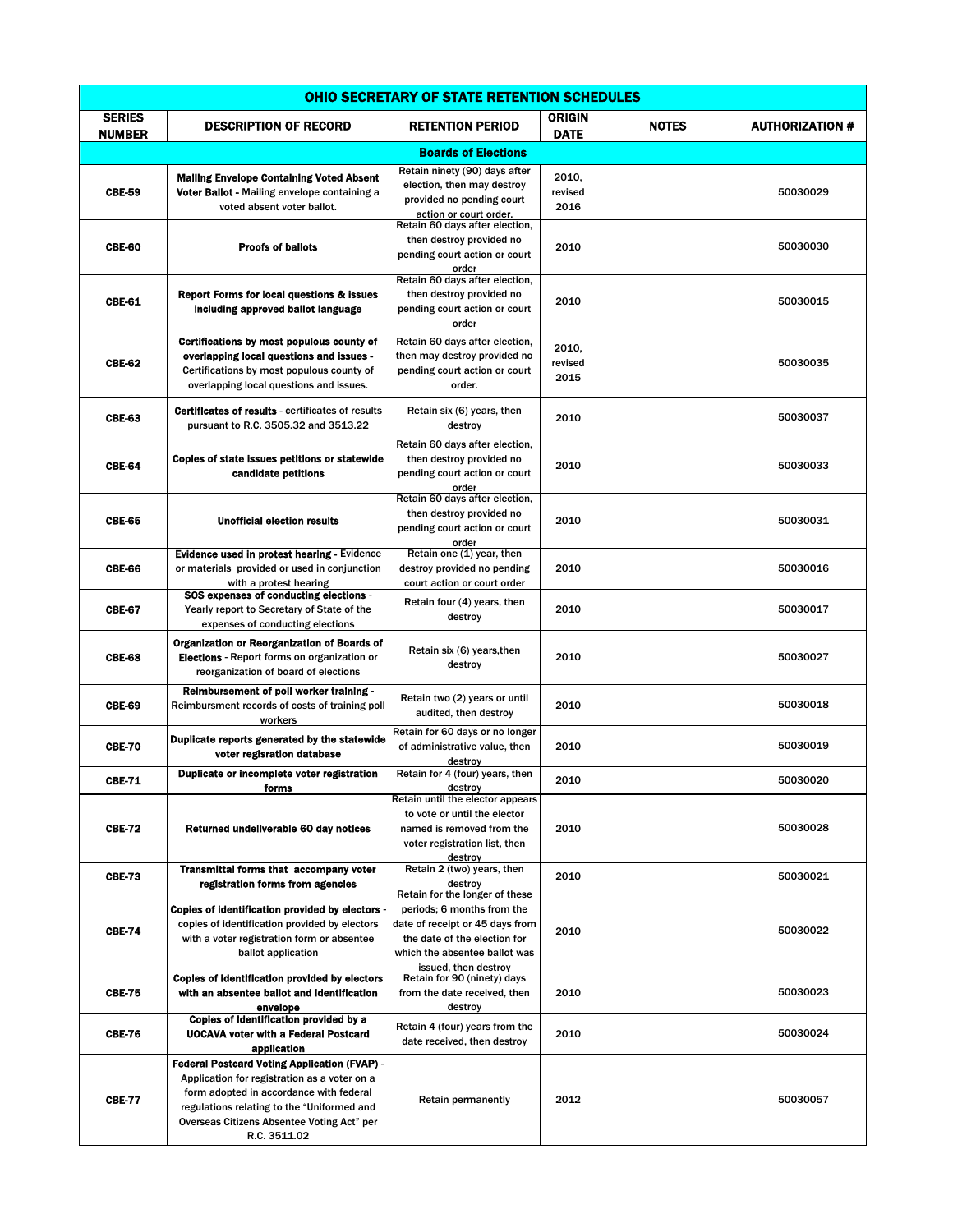| <b>OHIO SECRETARY OF STATE RETENTION SCHEDULES</b> |                                                                                                                                                                                                                                                                                                                                                                                                                                                                                                                                        |                                                                                                           |                              |              |                        |
|----------------------------------------------------|----------------------------------------------------------------------------------------------------------------------------------------------------------------------------------------------------------------------------------------------------------------------------------------------------------------------------------------------------------------------------------------------------------------------------------------------------------------------------------------------------------------------------------------|-----------------------------------------------------------------------------------------------------------|------------------------------|--------------|------------------------|
| <b>SERIES</b><br><b>NUMBER</b>                     | <b>DESCRIPTION OF RECORD</b>                                                                                                                                                                                                                                                                                                                                                                                                                                                                                                           | <b>RETENTION PERIOD</b>                                                                                   | <b>ORIGIN</b><br><b>DATE</b> | <b>NOTES</b> | <b>AUTHORIZATION #</b> |
|                                                    |                                                                                                                                                                                                                                                                                                                                                                                                                                                                                                                                        | <b>Boards of Elections</b>                                                                                |                              |              |                        |
| <b>CBE-78</b>                                      | <b>Election Administration and Voting Survey</b><br><b>Blennial Reports - Election administration and</b><br>voting survey biennial reports that include<br>information on voter registrations, changes of<br>name/address, absentee ballots, ballots cast<br>provisionally and other election related<br>information.                                                                                                                                                                                                                 | Retain two (2) years, three (3)<br>months, then may destroy.                                              | 2012                         |              | 50030060               |
| <b>CBE-79</b>                                      | <b>Election Administration Plans - Administrative</b><br>plans created by county boards of elections<br>indicating preparations for conducting<br>elections and handling of possible emergency<br>situations on election day.                                                                                                                                                                                                                                                                                                          | Retain for four (4) years, then<br>may destroy.                                                           | 2012.<br>revised<br>2015     |              | 50030061               |
| <b>CBE-80</b>                                      | <b>Precinct Election Officials Performance</b><br><b>Assessment</b> -A review to be conducted after<br>each presidential primary and even-numbered<br>general election to determine whether precinct<br>election officials are satisfactorily performing<br>their duties.                                                                                                                                                                                                                                                              | Retain fifteen (15) months,<br>then may destroy.                                                          | 2012                         |              | 50030052               |
| <b>CBE-81</b>                                      | <b>Local Option Petitions - Local option petitions</b><br>filed with county boards of elections                                                                                                                                                                                                                                                                                                                                                                                                                                        | Retain four (4) years, then may<br>destroy                                                                | 2012                         |              | 50030053               |
| <b>CBE-82</b>                                      | <b>Notice of County Board of Elections Public</b><br><b>Meeting</b> - Notice of public meeting of a county<br>board of elections - including regular, special<br>or emergency meetings. Required by R.C.<br>121.22 (F).                                                                                                                                                                                                                                                                                                                | Retain two (2) years, six (6)<br>months, then may destroy.                                                | 2012                         |              | 50030054               |
| <b>CBE-83</b>                                      | <b>Certificates of Appointment - Copies of</b><br>certificates of appointment to elected office.<br>The certificate contains the name of the<br>appointed official, the office held, and<br>beginning and ending terms of the<br>appointment.                                                                                                                                                                                                                                                                                          | Retain four (4) years, then may<br>destroy.                                                               | 2012                         |              | 50030065               |
| <b>CBE-84</b>                                      | <b>County Job &amp; Family Services Voter</b><br><b>Registrations Report - Quarterly report of</b><br>number of voter registration forms received<br>from county job and family services offices.                                                                                                                                                                                                                                                                                                                                      | Retain one (1) year, then may<br>destroy                                                                  | 2012                         |              | 50030066               |
| <b>CBE-85</b>                                      | <b>Returned Undellverable Notices - Notices sent</b><br>to electors that are returned as undeliverable<br>(i.e. change of precinct, polling location or<br>voting district, notice of cancellation of voter<br>registration following receipt of notification of<br>the death of a registered elector).                                                                                                                                                                                                                                | Retain four (4) years, then may<br>destroy.                                                               | 2012,<br>revised<br>2015     |              | 50030067               |
| <b>CBE-86</b>                                      | Authority to Vote Slips - Form given to elector<br>at polling place indicating permission to cast a<br>ballot.                                                                                                                                                                                                                                                                                                                                                                                                                         | Retain sixty (60) days after<br>election, then may destroy<br>provided no court action or<br>court order. | 2012                         |              | 50030055               |
| <b>CBE-87</b>                                      | Post-Election Audit Reports - The original<br>audit workbook verifying that the county board<br>of elections has conducted an audit of the<br>election process. To be completed after each<br>even-numbered year general election and after<br>presidential primary elections verifying the<br>accuracy of the election process.                                                                                                                                                                                                       | Retain for four (4) years, then<br>may destroy.                                                           | 2013,<br>revised<br>2015     |              | 50030100               |
| <b>CBE-88</b>                                      | <b>Ethics Forms</b> - Forms required to be<br>completed by board of elections staff verifying<br>that they have been trained on and will comply<br>with the Secretary of State's ethics policy and<br>Ohio ethics law. Original signed forms will be<br>provided to the Ohio Secretary of State's Office<br>for board of elections permanent employees.<br>Original signed forms will be retained for board<br>of elections precinct election workers, rovers<br>and/or any temporary persons employed to<br>assist with the election. | Retain one (1) year, then may<br>destroy.                                                                 | 2013                         |              | 50030093               |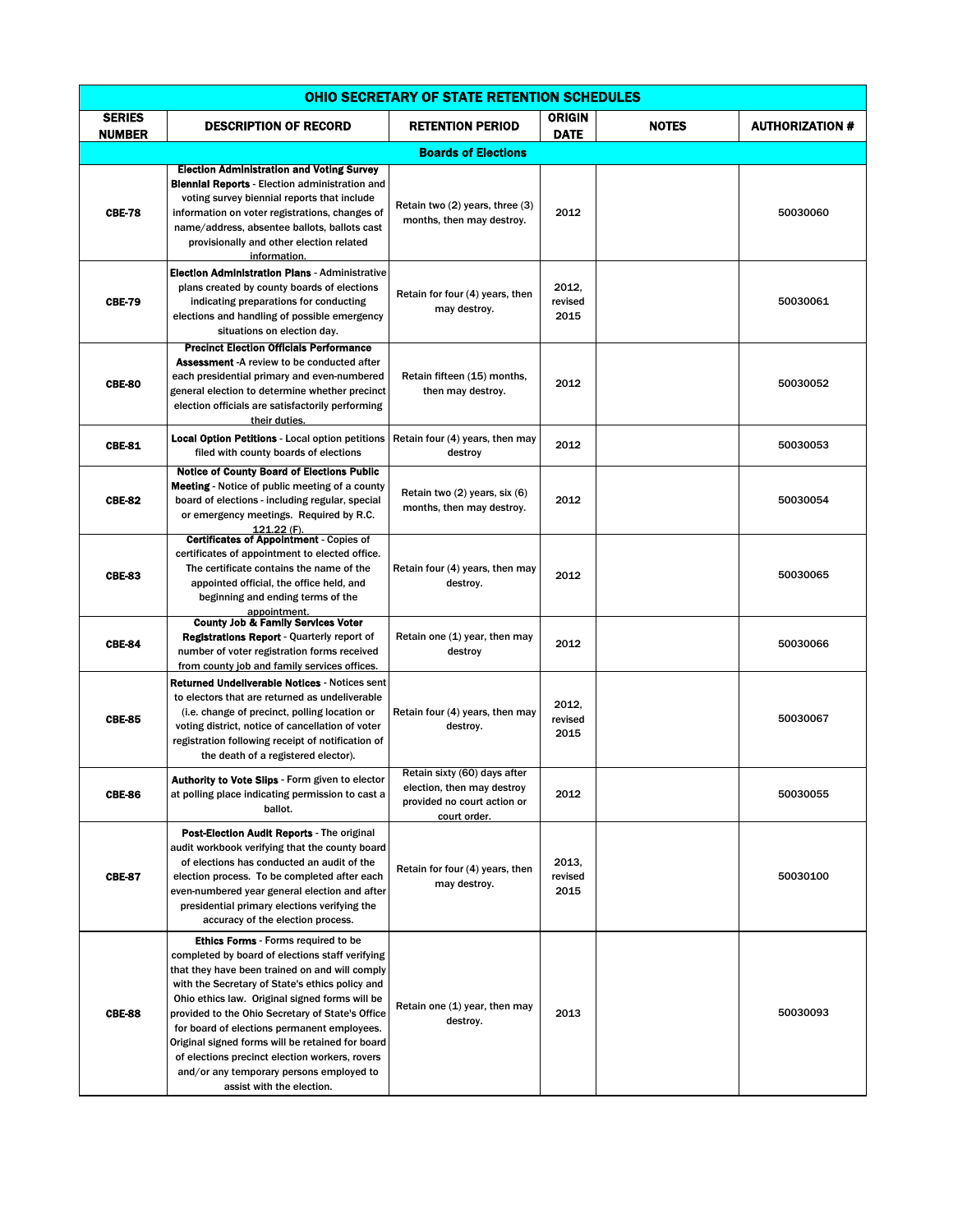| <b>OHIO SECRETARY OF STATE RETENTION SCHEDULES</b> |                                                                                                                                                                                                                                                                                                                                    |                                                                                                                                                                      |                              |              |                        |
|----------------------------------------------------|------------------------------------------------------------------------------------------------------------------------------------------------------------------------------------------------------------------------------------------------------------------------------------------------------------------------------------|----------------------------------------------------------------------------------------------------------------------------------------------------------------------|------------------------------|--------------|------------------------|
| <b>SERIES</b><br><b>NUMBER</b>                     | <b>DESCRIPTION OF RECORD</b>                                                                                                                                                                                                                                                                                                       | <b>RETENTION PERIOD</b>                                                                                                                                              | <b>ORIGIN</b><br><b>DATE</b> | <b>NOTES</b> | <b>AUTHORIZATION #</b> |
|                                                    |                                                                                                                                                                                                                                                                                                                                    | <b>Boards of Elections</b>                                                                                                                                           |                              |              |                        |
| <b>CBE-90</b>                                      | <b>Attorney-in-Fact Forms - An elector may</b><br>designate another individual as an Attorney-in-<br>Fact to complete election related documents.<br>(R.C. 3501.11; R.C. 3501.382)                                                                                                                                                 | Retain until revoked or elector<br>no longer registered in county.                                                                                                   | 2013,<br>revised<br>2015     |              | 50030086               |
| <b>CBE-91</b>                                      | <b>Elected Official and Appointment</b><br><b>Certification Forms - Forms to report</b><br>certifications of persons elected to office;<br>report appointments to fill vacancies in<br>nomination on the ballot; and/or report<br>political affiliation of previous office holder<br>certified by the board of elections director. | Retain six (6) years, then may<br>destroy.                                                                                                                           | 2013                         |              | 50030087               |
| <b>CBE-92</b>                                      | <b>Division of Liquor Control Rquests - Copies of</b><br>responses to the Division of Liquor Control<br>regarding precinct boundaries or other local<br>liquor option inquiries received from the<br>Division of Liquor Control.                                                                                                   | Retain six (6) months, then<br>may destroy.                                                                                                                          | 2013                         |              | 50030098               |
| <b>CBE-93</b>                                      | <b>Precinct Election Officials Notices - Notices of</b><br>acceptance, rejection, replacement or removal<br>of precinct election officials. (R.C. 3501.22)                                                                                                                                                                         | Retain one (1) year, then may<br>destroy.                                                                                                                            | 2013                         |              | 50030094               |
| <b>CBE-94</b>                                      | Former Resident Presidential Ballot - Form<br>required to be completed under chapter 3504<br>of the Ohio Revised Code, submitted to county<br>board of elections requesting a presidential<br>ballot. Copy sent to the Secretary of State.                                                                                         | Retain for twenty-two (22)<br>months after the federal<br>election, then may destroy<br>provided no pending court<br>action or order.                                | 2013                         |              | 50030095               |
| <b>CBE-95</b>                                      | <b>Authorization for Elector to Update Signature</b><br>- Allows an elector to update his or her voter<br>signature with the county board of elections<br>per R.C. 3501.05(AA).<br>- Certifications of District Candidates                                                                                                         | Retain until signature updated<br>or person no longer registered<br>in county, then may destroy.                                                                     | 2013                         |              | 50030097               |
| <b>CBE-96</b>                                      | Certification by the board of the most<br>populous county in a district to overlap<br>counties in that district, of the names of the<br>candidates to appear on the primary or<br>general election ballot for district offices. (R.C.<br>3505.01: R.C. 3513.05)                                                                    | Retain six (6) months, then<br>may destroy.                                                                                                                          | 2013                         |              | 50030088               |
| <b>CBE-97</b>                                      | <b>Election Hardware Inventory - Listing of</b><br>election hardware (servers) providing make,<br>model type, quantity, date of installation and<br>software/firmware version.                                                                                                                                                     | Retain until no longer of<br>administrative value, then may<br>destroy.                                                                                              | 2013                         |              | 50030089               |
| <b>CBE-98</b>                                      | <b>Election Day Precinct Incident Log - Log</b><br>submitted by precinct election officials to<br>county board of elections regarding incidents<br>occurring at a precinct on Election Day.                                                                                                                                        | Retain sixty (60) days after an<br>election or twenty-two (22)<br>months after a federal election,<br>then may destroy provided no<br>pending court action or order. | 2013                         |              | 50030090               |
| <b>CBE-99</b>                                      | <b>Declaration of Intent to Change Political</b><br>Party - Declaration of intent to change political<br>party filed by an elected official prior to their<br>submission of declaration of candidacy and<br>petition for partisan office. R.C. 3513.191(C).                                                                        | Retain for ten (10) years, then<br>may destroy.                                                                                                                      | 2013                         |              | 50030096               |
| <b>CBE-100</b>                                     | Absentee Voter Challenge - Statement of<br>person challenged as to party affiliation when<br>requesting an absentee voter's ballot.                                                                                                                                                                                                | Retain sixty (60) days after an<br>election or twenty-two (22)<br>months after a federal election,<br>then may destroy provided no<br>pending court action or order. | 2013                         |              | 50030091               |
| <b>CBE-101</b>                                     | Provisional Voter Precinct Verification - Form<br>completed by a precinct election official when<br>a voter's name does not appear in the poll<br>book/list and the voter insists on voting in the<br>wrong precinct of a multiple-precinct polling<br>location.                                                                   | Retain for four (4) years, then<br>may destroy.                                                                                                                      | 2013                         |              | 50030092               |